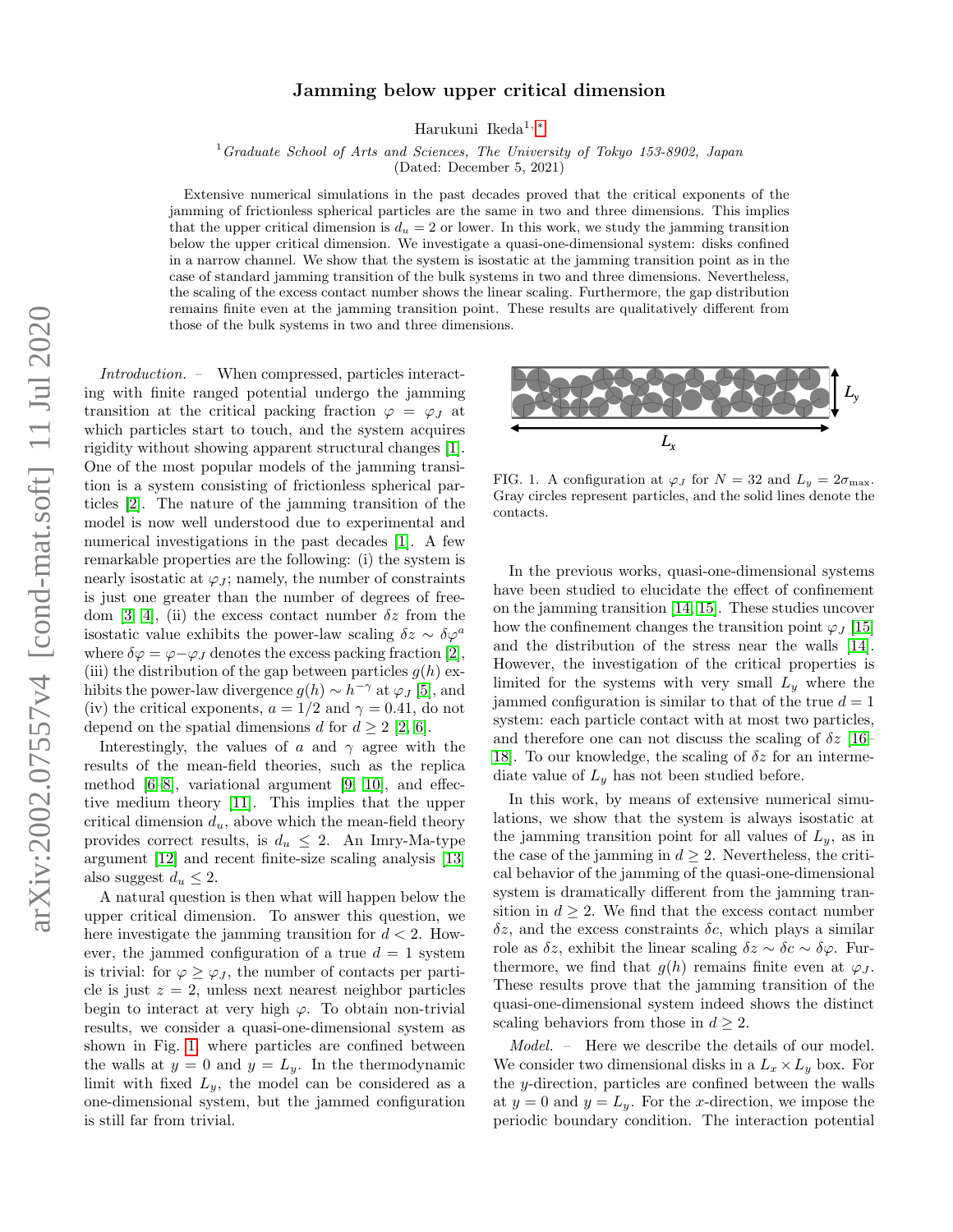of the model is given by

$$
V_N = \sum_{i < j}^{1, N} v(h_{ij}) + \sum_{i=1}^{N} v(h_i^b) + \sum_{i=1}^{N} v(h_i^t),
$$
\n
$$
h_{ij} = |\mathbf{r}_i - \mathbf{r}_j| - \frac{\sigma_i + \sigma_j}{2},
$$
\n
$$
h_i^b = y_i - \frac{\sigma_i}{2}, \quad h_i^t = L_y - y_i - \frac{\sigma_i}{2},
$$
\n
$$
v(h) = k \frac{h^2}{2} \theta(-h),
$$
\n(1)

where  $r_i = \{x_i, y_i\}$  and  $\sigma_i$  respectively denote the position and diameter of particle i,  $h_{ij}$  denotes the gap function between particles *i* and *j*, and  $h_i^{\text{b}}$  and  $h_i^{\text{t}}$  respectively denote the gap functions between particle  $i$ and bottom and top walls. To avoid crystallization, we consider polydisperse particles with uniform distribution  $\sigma_i \in [\sigma_{\min}, \sigma_{\max}]$ . Here after we set,  $k = 1, \sigma_{\min} = 1$ , and  $\sigma_{\text{max}} = 1.4.$ 

Numerics. – We perform numerical simulations for  $N = 1024$  disks. We find  $\varphi_I$  by combining slow compression and decompression as follows [\[2\]](#page-4-2). We first generate a random initial configuration at a small packing fraction  $\varphi = 0.1$  between the walls at  $y = 0$  and  $y = L_y$ . Then, we slowly compress the system by performing an affine transformation along the x-direction. For each compression step, we increase the packing fraction with a small increment  $\delta \varphi = 10^{-3}$ , and successively minimize the energy with the FIRE algorithm [\[19\]](#page-4-17) until the squared force acting on each particle becomes smaller than 10<sup>−</sup>25. After arriving at a jammed configuration with  $V_N/N > 10^{-16}$ , we change the sign and amplitude of the increment as  $\delta\varphi \to -\delta\varphi/2$ . Then, we decompress the system until we obtain an unjammed configuration with  $V_N/N < 10^{-16}$ . We repeat this process by changing the sign and amplitude of the increment as  $\delta\varphi \to -\delta\varphi/2$  every time the system crosses the jamming transition point. We terminate the simulation when  $V_N/N \in (10^{-16}, 2 \times 10^{-16})$ . We define  $\varphi_J$  as a packing fraction at the end of the above algorithm.  $v(h) = k\frac{h^2}{2}\theta(-h)$ , (1)  $0.90\leq 0.90\leq 0.90\leq 0.90\leq 0.90\leq 0.90\leq 0.90\leq 0.90\leq 0.90\leq 0.90\leq 0.90\leq 0.90\leq 0.90\leq 0.90\leq 0.90\leq 0.90\leq 0.90\leq 0.90\leq 0.90\leq 0.90\leq 0.90\leq 0.90\leq 0.90\leq 0.90\leq 0.$ 

After obtained a configuration at  $\varphi_J$ , we re-compress the system to obtain configurations above  $\varphi_J$ . As reported in Ref. [\[20\]](#page-4-18), some fraction of samples become unstable during the compression (compression unjamming). We neglect these samples. We remove the rattlers that have less than three contacts before calculating physical quantities. Hereafter, we refer the number of the nonrattler particles as  $N_{\rm nr}$ . To improve the statistics, we average over 50 independent samples.

 $\varphi_J$  and  $z_J$ . – First, we discuss the  $L_y$  dependence of the jamming transition point  $\varphi_J$  and the contact number par particle at that point  $z_j$ . In Fig. [2](#page-1-0) (a), we show  $\varphi_J$  as a function of  $\sigma_{\text{max}}/L_y$ . For intermediate values of  $\sigma_{\text{max}}/L_y$ ,  $\varphi_J$  shows a non-monotonic behavior. A similar non-monotonic behavior has been reported in a pre-



<span id="page-1-1"></span><span id="page-1-0"></span>FIG. 2.  $L_y$  dependence of (a) the jamming transition point  $\varphi_J$  and (b) the contact number per particle at the jamming transition point  $z_j$ . Markers denote numerical results, and solid lines denote the guide to the eye. The dashed lines denote the linear fits  $\varphi_J = 0.84 - 0.28\sigma_{\text{max}}/L_y$  and  $z_J =$  $4-1.4\sigma_{\text{max}}/L_y$ .

the limit  $\sigma_{\text{max}}/L_y \rightarrow 0$ ,  $\varphi_J$  converges to its bulk value  $\varphi_J^{\text{bulk}} = 0.84$  as  $\varphi_J^{\text{bulk}} - \varphi_J \propto 1/L_y$ , see the dashed line in Fig. [2](#page-1-0) (a). The same scaling has been observed in the previous simulation for the binary mixture [\[15\]](#page-4-14). The scaling implies the growing length scale  $\xi \sim (\varphi_J^{\text{bulk}} - \varphi)^{-\nu}$  with  $\nu = 1$ . It is worth mentioning that this is the same exponent observed by a correction to scaling analysis [\[21\]](#page-4-19) and also our replica calculation for a confined system [\[22\]](#page-4-20).

In Fig. [2](#page-1-0) (b), we show  $z_J$  as a function of  $\sigma_{\text{max}}/L_y$ . It is well known that  $z_J = z_J^{\text{bulk}} = 4$  for bulk two dimensional disks [\[2\]](#page-4-2). In the  $L_y \rightarrow \infty$  limit,  $z_J$  converges to the bulk value as  $z_J^{\text{bulk}} - z_J \sim 1/L_y$ , see the dashed line in Fig. [2](#page-1-0) (b).

Isostaticity. – Next we discuss the isostaticity of our model at  $\varphi_J$ . The number of degrees of freedom of the non-rattler particles is  $N_f = 2N_{\text{nr}} - 1$  where  $N_{\text{nr}}$  denotes the number of non-rattler particles, and we neglect the global translation along the x-axis. The number of constrains is

$$
N_c = \frac{N_{\rm nr}z - N_{\rm w}}{2} + N_{\rm w} = \frac{N_{\rm nr}z}{2} + \frac{N_{\rm w}}{2},\qquad(2)
$$

where z denotes the number of contacts per particle,  $N_{\rm w}$ denotes the number of contacts between particles and walls, and  $(N_{\rm nr}z - N_{\rm w})/2$  accounts for the number of contacts between particles. To discuss the isostaticity, we observe the number of constraints per particle  $c =$  $N_c/N_{\rm nr}$ . When the system is isostatic  $N_c = N_f$ , we get  $c = c_{\text{iso}} = 2$  in the thermodynamic limit. In Fig. [3,](#page-2-0) we show our numerical result of c at  $\varphi_J$  as a function of  $\sigma_{\text{max}}/L_y$ . This plot proves that the system is always isostatic, irrespective of the value of  $L_u$ .

Now we shall discuss the behavior above  $\varphi_I$ . As mentioned in the introduction, we will investigate the model mainly for  $L_y > 2\sigma_{\min}$  so that some fraction of disks can pass through, and thus the contact network undergoes a non-trivial rearrangement on the change of  $\varphi$ .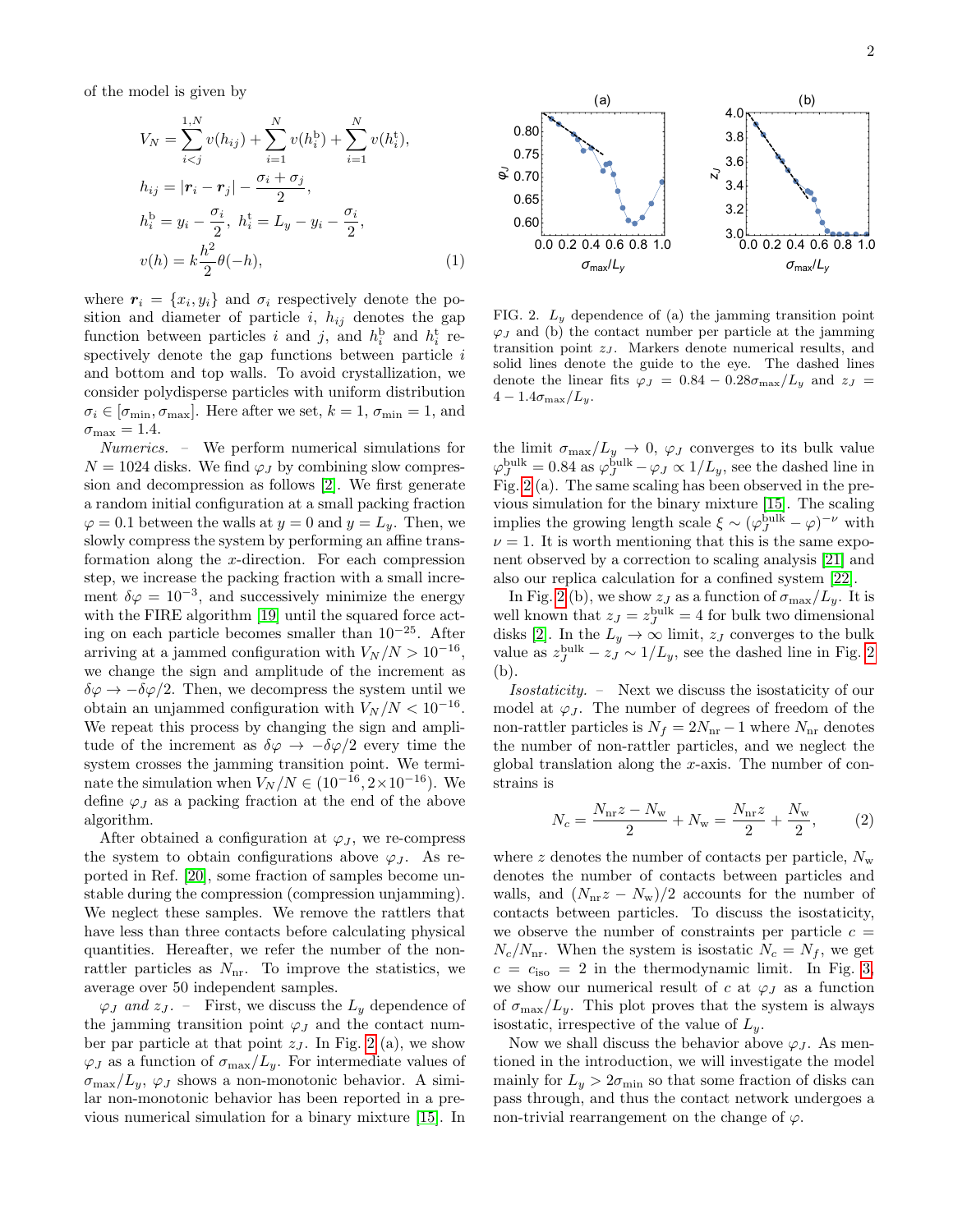

<span id="page-2-0"></span>FIG. 3.  $L_y$  dependence of the number of constraints per particle at the jamming transition point  $c_J$ . Markers denote the numerical results, and the dashed line denotes the isostatic number  $c_{\text{iso}} = 2$ .



<span id="page-2-1"></span>FIG. 4. (a)  $\delta\varphi$  dependence of the energy per particle  $V_N/N$ . Maker denote numerical results, and the solid line denotes  $\delta\varphi^2$ . (b)  $\delta\varphi$  dependence of the pressure p. Maker denote numerical results, and the solid line denotes  $\delta\varphi$ .

Energy and pressure. – For  $\varphi > \varphi_J$ , the particles overlap each other. As a consequence, the energy  $V_N$ and pressure  $p$  have finite values. Since we only consider the compression along the  $x$ -axis, we define the pressure as

$$
p = -\frac{1}{V} \left. \frac{\partial V_N(\{x_i'\})}{\partial \varepsilon} \right|_{\varepsilon=0} = -\frac{1}{V} \sum_{i < j} v'(h_{ij}) \frac{(x_i - x_j)^2}{|\mathbf{r}_i - \mathbf{r}_j|},\tag{3}
$$

where  $V = L_x L_y$ , and  $x'_i = x_i(1 + \varepsilon)$  denotes the affine transformation along the  $x$ -axis. In Fig. [4,](#page-2-1) we show the  $\delta\varphi$  dependence of  $V_N/N$  and p. We find the scalings  $V_N/N \sim \delta \varphi^2$  and  $p \sim \delta \varphi$ . The same scalings were observed for the bulk systems in  $d = 2$  and  $d = 3$  [\[2\]](#page-4-2).

Number of constraints and contacts. – Next we observe the density dependence of the number of constraints. For this purpose, we introduce the excess constraints as

$$
\delta c = \frac{N_c - (N_f + 1)}{N_{\text{nr}}}.\tag{4}
$$

where  $N_f + 1$  denotes the minimal number of constraints to stabilize a system consisting of frictionless spherical



<span id="page-2-2"></span>FIG. 5. (a)  $\delta c$  as a function of  $\delta \varphi$ . Markers denote numerical results. The solid and dashed lines denote  $\delta c \sim \delta \varphi^{1/2}$  and  $\delta c \sim \delta \varphi,$  respectively. (b) Scaling plot for the same data.

particles [\[4,](#page-4-4) [12\]](#page-4-11). For the bulk limit  $L_y \sim \sigma_{\text{max}}$ √  $N,~\delta c$ can be identified with the excess contact number  $\delta z$ . In this case, the extensive finite size scaling analysis proved the following scaling form [\[4\]](#page-4-4):

<span id="page-2-4"></span>
$$
\delta c = N^{-1} \mathcal{C} \left( N^2 \delta \varphi \right), \tag{5}
$$

where the scaling function  $\mathcal{C}(x)$  behaves as

<span id="page-2-3"></span>
$$
\mathcal{C}(x) \sim \begin{cases} x^{1/2} & x \gg 1\\ x & x \ll 1. \end{cases} \tag{6}
$$

This implies that the square root behavior  $\delta c \sim \delta \varphi^{1/2}$ is truncated at  $\delta \varphi \sim N^{-2}$  for a finite N system. For  $\delta \varphi \ll N^{-2}$ , one observes a linear scaling behavior δc ∼ Nδϕ [\[21\]](#page-4-19).

To investigate how the behavior changes for  $L_y \ll$  $\sigma_{\text{max}}\sqrt{N}$ , in Fig. [5](#page-2-2) (a), we show the  $\delta\varphi$  dependence of δc for several  $L_y$ . For large  $L_y$  and intermediate δ $\varphi$ , we observe the square root scaling  $\delta c \sim \delta \varphi^{1/2}$ . On the contrary, for small  $L_y$  and  $\delta\varphi$ ,  $\delta c$  shows the linear behavior  $\delta c \sim \delta \varphi$ . To discuss the scaling behavior more closely, we assume the following scaling form:

<span id="page-2-5"></span>
$$
\delta c = l_y^{\alpha} \mathcal{C}' \left( l_y^{\beta} \delta \varphi \right),\tag{7}
$$

where  $l_y = L_y / \sigma_{\text{max}}$ , and  $\mathcal{C}'(x)$  shows the same scaling behavior as  $\mathcal{C}(x)$ , Eq. [\(6\)](#page-2-3). When  $l_y \sim \sqrt{N}$ , the scaling should converge to that of the bulk  $d = 2$  system, Eq. [\(5\)](#page-2-4). This requires  $\alpha = -2$  and  $\beta = 4$ . In Fig. [5,](#page-2-2) we test this prediction. A good scaling collapse verifies the scaling function Eq. [\(7\)](#page-2-5).

Note that for a bulk system in  $d \geq 2$ , the system exhibits the linear scaling only for  $\delta \varphi \ll N^{-2}$ : the linear regime vanishes in the thermodynamic limit. Contrary, Eq. [\(7\)](#page-2-5) implies that the linear scaling regime persists even in the thermodynamic limit for the quasi-onedimensional system as long as  $L_y$  is finite. Therefore, the quasi-one-dimensional system indeed has a distinct critical exponent from that of the bulk systems in  $d \geq 2$ .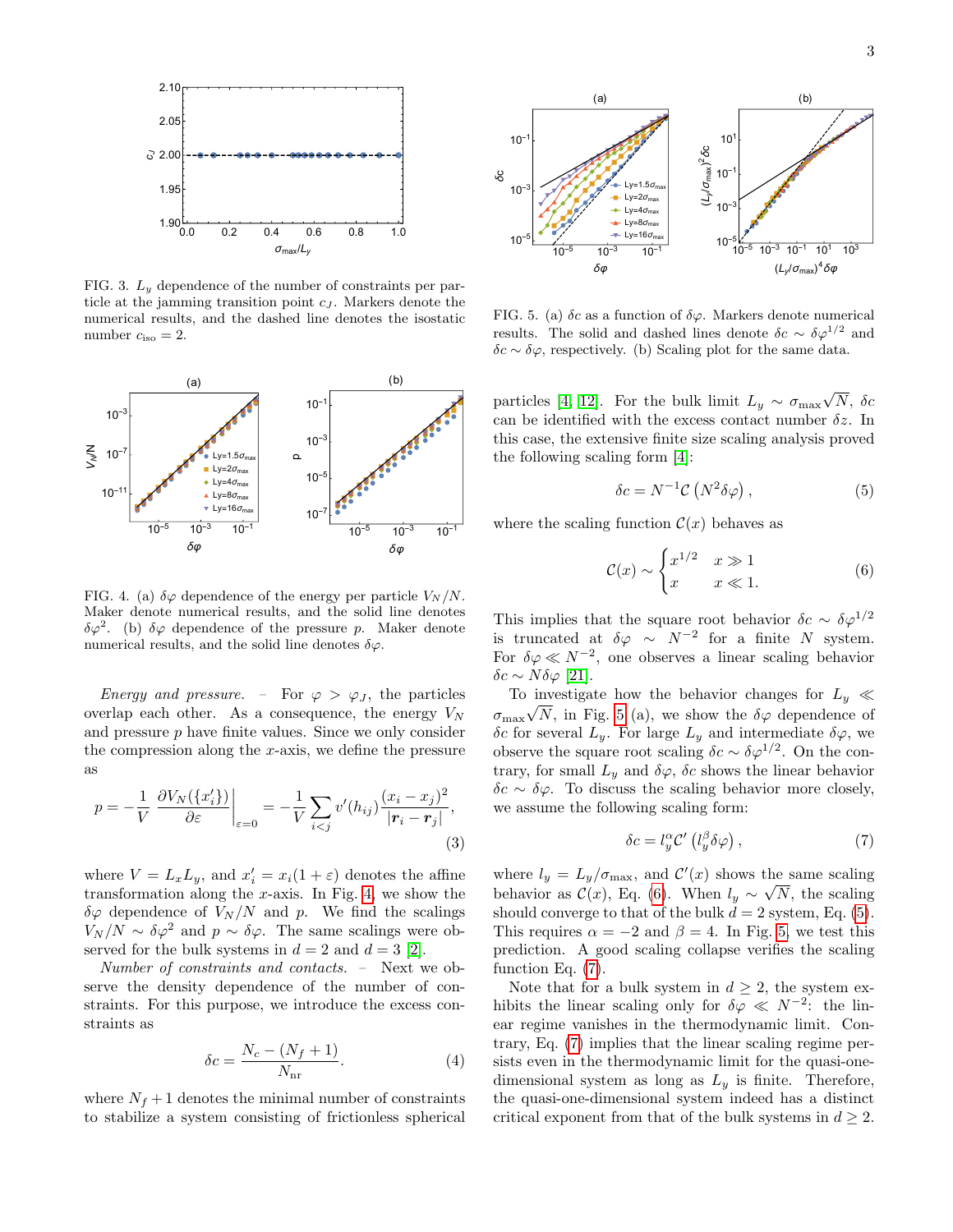

FIG. 6. (a) z as a function of  $\delta\varphi$ . Markers denote numerical results. (b)  $\delta z = z - z_j$  as a function of  $\delta \varphi$ . The solid and dashed lines denote  $\delta z \sim \delta \varphi^{1/2}$  and  $\delta z \sim \delta \varphi$ , respectively. (c) Scaling plot for the same data.



<span id="page-3-1"></span>FIG. 7. (a) CDF of the gap function h. Markers denote numerical results. The solid and dashed lines denote  $h^{1-\gamma}$ and  $h<sup>1</sup>$ , respectively. (b) Scaling plot for the same data.

In Figs. $(a)$ – $(c)$ , we also show the behaviors of the contact number per particle z, excess contacts  $\delta z = z - z_J$ , and its scaling plot. The data for  $\delta z$  are more noisy than  $\delta c$ , presumably due to the fluctuation of  $z<sub>J</sub>$ , but still we find a reasonable scaling collapse by using the same scaling form as  $\delta c$ .

Gap distribution. – Another important quantity to characterize the critical property of the jamming transition is the gap distribution  $g(h)$ . For the bulk systems in  $d \geq 2$ ,  $g(h)$  exhibits the power-law divergence at  $\varphi_J$ :

$$
g(h) \sim h^{-\gamma} \tag{8}
$$

with  $\gamma = 0.41$  [\[6\]](#page-4-6). In order to improve the statistics, we observe the cumulative distribution function (CDF) of the gap functions  $(h_{ij}$  and  $h_i^{\text{t},\text{b}})$ , instead of  $g(h)$  itself. In this case, the power-law divergence Eq. [\(8\)](#page-3-0) appears as CDF  $\sim h^{1-\gamma}$ . In Fig. [7](#page-3-1) (a), we show our numerical results of CDF for several  $L_y$ . We find that for small  $L_y$  and h, CDF  $\sim h$  meaning that  $g(h)$  remains finite  $g(h) \sim h^0$ even at  $\varphi_J$ . On the contrary, for large  $L_y$ , there appears the intermediate regime where CDF  $\sim h^{1-\gamma}$ , as in  $d \geq 2$ . To discuss the crossover from CDF  $\sim h$  to CDF  $\sim h^{1-\gamma}$ , we assume the following scaling form:

<span id="page-3-3"></span>
$$
\text{CDF} = l_y^{\zeta} \mathcal{F}'\left(l_y^{\eta} h\right),\tag{9}
$$



<span id="page-3-4"></span>FIG. 8. Results for the quasi-two-dimensional system and bulk three dimensional system. (a)  $\delta c$  as a function of  $\delta \varphi$ . Markers denote numerical results. The solid and dashed lines denote  $\delta c \sim \delta \varphi^{1/2}$  and  $\delta c \sim \delta \varphi$ , respectively. (b) CDF of the gap function  $h$ . Markers denote numerical results. The solid and dashed lines denote CDF  $\sim h^{1-\gamma}$  and CDF  $\sim h^{1}$ , respectively.

where the scaling function  $\mathcal{F}'(x)$  behaves as

<span id="page-3-2"></span>
$$
\mathcal{F}'(x) \sim \begin{cases} x^{1-\gamma} & x \gg 1 \\ x & x \ll 1. \end{cases} \tag{10}
$$

When  $l_y \sim$ √ N, this should converge to the scaling form for finite N, CDF(h) =  $N^{-1} \mathcal{F}(N^{\mu} h)$ , where  $\mu = 1/(1 - \gamma)$ , and  $\mathcal{F}(x)$  shows the same scaling as Eq. [\(10\)](#page-3-2) [\[23\]](#page-4-21). This requires  $\zeta = -2$  and  $\eta = 2\mu$ . In Fig. [7](#page-3-1) (b), we check this prediction. The excellent collapse of the data for  $h \ll 1$  proves the validity of our scaling Ansatz Eq. [\(9\)](#page-3-3) [\[24\]](#page-4-22).

<span id="page-3-0"></span>Quasi-two-dimensional system. – One may suspect that the distinct scaling of the quasi-one-dimensional system is due to the effect of the boundary condition, not the spatial dimensions. To investigate this possibility, we conduct a numerical simulation for a quasi-twodimensional system. We consider the same interaction potential as Eq. [\(1\)](#page-1-1) with the same system size  $N = 1024$ and polydispersity  $\sigma_i \in [1.0, 1.4]$ , but this time we consider spheres in a  $L_x \times L_y \times L_z$  box. As before, particles are confined between the walls at  $y = 0$  and  $y = L_y$ , and the periodic boundary conditions are imposed along the x and z directions. We fix  $L_y$  and change  $L_x = L_z$ to control  $\varphi$ . For comparison, we also perform numerical simulations for the bulk three dimensional system, where  $L_x = L_y = L_z$  and the periodic boundary conditions are imposed for all directions. In Fig. [8,](#page-3-4) we summarize our results for  $\delta c$  and CDF of the gaps. One can see that the scaling of the quasi-two-dimensional system is the same as that of the bulk three dimensional system. This result implies that the different scaling of the quasi-onedimensional system is indeed a consequence of the fact that one dimension is lower than the upper critical dimension.